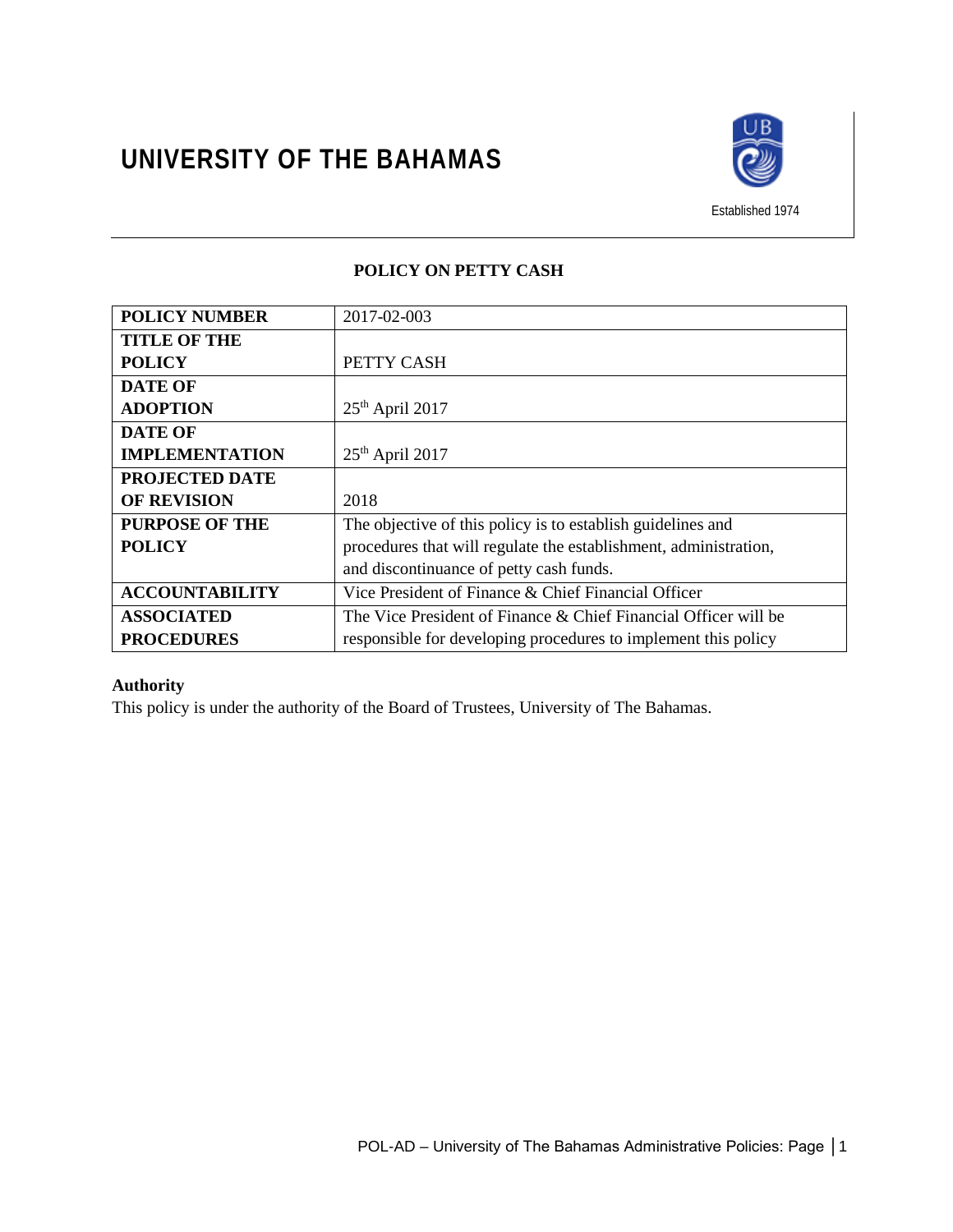The University operates two different petty cash systems: Petty cash centrally managed by the Business Office and, when approved by the Vice President of Finance, decentralized petty cash management and disbursement.

#### **A. Centralized Disbursement**

#### **1 Purpose**

To establish guidelines and procedures that will regulate the establishment, administration, and discontinuance of petty cash funds for centralized management and disbursement of petty cash by Accounts Receivable.

#### **2 Responsibility**

- 2.1 Accounts Receivable: Under oversight of the Vice President of Finance, Accounts Receivable cashiers, under supervision of the Director of Accounts Receivable, shall have responsibility for the disbursement of petty cash funds if a request for petty cash is submitted with signed approvals and in accordance with this policy. Until such disbursement occurs, Accounts Receivable cashiers must properly safeguard petty cash monies entrusted to the department, by keeping it in the locked Petty Cash tin and secured in the safe. After the petty cash has been used for the intended purpose, Accounts Receivable cashiers will collect the appropriate receipt from the transaction within a 24 hour period, ensure that the receipt matches the request and/or collect any surplus monies above the approved petty cash amount.
- 2.2 Vice President of Finance and Director of Accounts Receivable: The Vice President of Finance and Director of Accounts Receivable cashiers will ensure through training and oversight that:
	- 1) Requests are completed, the petty cash is distributed only for University-approved purposes, and limited to \$100 unless extraordinary circumstances dictate otherwise;
	- 2) Receipts are submitted to Accounts Receivable within 24 hours;
	- 3) Receipts match the petty cash requests; and
	- 4) All petty cash vouchers are properly approved and fully documented.
- 2.3 Petty Cash Employee: The employee in the department who has requested a payment from petty cash and who is directly responsible for safeguarding the cash, spending the amount received for the purpose requested, and returning the receipt and change to Accounts Receivable.
- 2.4 Department Head: The employee in the department who provides signature on the Petty Cash form and ensures that a responsible employee is carrying out the Petty Cash requirements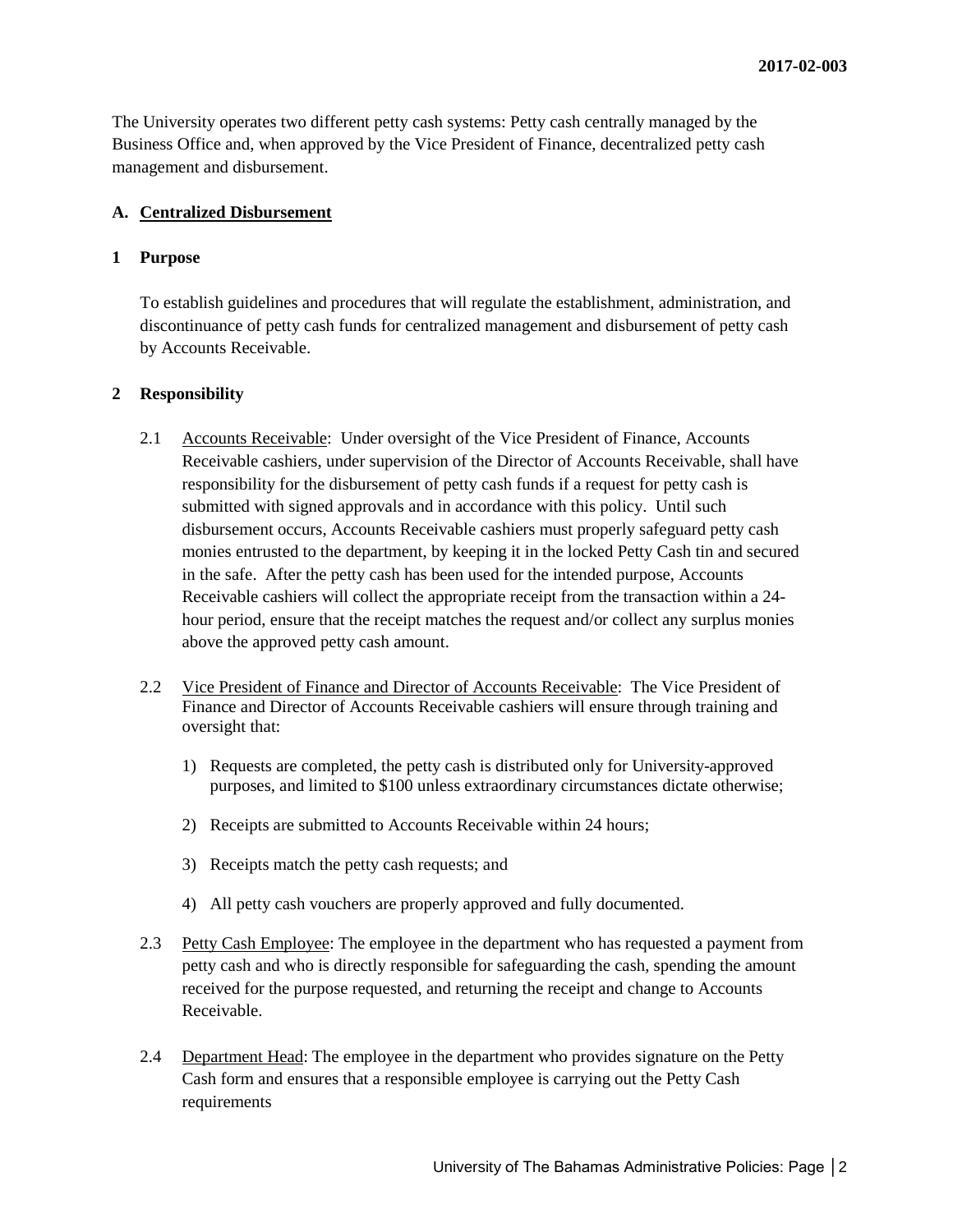## **3 Procedures**

- 3.1 Request forms for Petty Cash will be made available in in paper form in various locations or in electronic form.
- 3.2 Department Head completes the form and signs it, then gives it to the Petty Cash Employee to hand-carry to Accounts Receivable.
- 3.3 The Vice President does not need to review the form if requests are complete, the petty cash is for University-approved purposes, and limited to \$100.
- 3.4 The Petty Cash Employee hand-carries the completed and signed form to the Accounts Receivable Cashier.
- 3.5 The Accounts Receivable Cashier reviews the form to ensure that it is complete and has the approval of the Vice President for Finance, then distributes the amount requested.
- 3.6 The Petty Cash Employee takes the funds, spends them for the intended/approved purpose, receives the goods and an appropriate receipt, taking the goods back to the department. The employee then takes the receipt along with any change from the purchase back to Accounts Receivable within 24 hours as documentation.
- 3.7 The difference between the purchase price and the request is then reconciled by the Accounts Receivable cashier as change collected by the cashier or funds distributed to the Petty Cash Employee. With the filing of the petty cash form and receipt documentation by the cashier, the transaction is complete.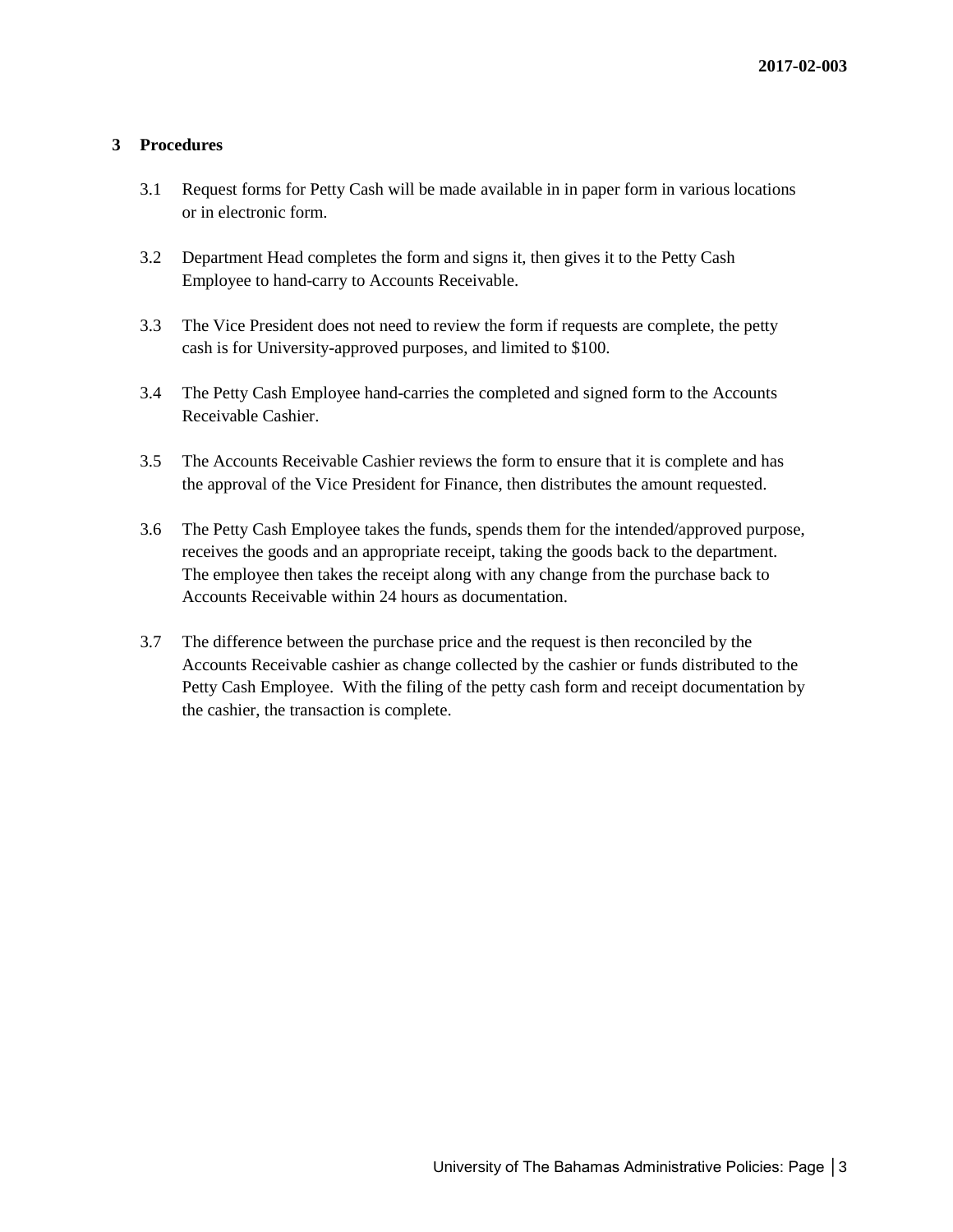## **B. Decentralized Disbursement**

## **1 Purpose**

To establish guidelines and procedures that will regulate the establishment, administration, and discontinuance of petty cash funds for decentralized management and disbursement of petty cash by departments.

## **2 Responsibility**

- 2.1 Vice President of Finance: The Vice President of Finance will draft, revise and oversee implementation of this policy by Accounts Receivable and approve requests by departments for decentralized management of their petty cash, if appropriate.
- 2.2 Accounts Receivable: Under oversight of the Vice President of Finance, Accounts Receivable shall have responsibility for:
	- 1) Training department heads on the proper procedure for management, disbursement and documentation of decentralized petty cash float;
	- 2) Determining the amount of petty cash float for each department, implementing this policy and internal controls governing the use of petty cash funds;
	- 3) Disbursing funds for the initial setup; and
	- 4) Reconciling the documentation with the requests on a monthly basis, and replenishing the departmental petty cash if needed.
	- 5) Once the monthly reconciliation and disbursement takes place the Director of Accounts Receivable will sign off on the review or bring discrepancies to the attention of the department head and the Vice President of Finance. The Director of Accounts Receivable will also perform a staggered surprise cash count each month to detect errors and remove the risk of fraud.
- 2.3 Department Head: The head of the department approved for petty cash float and its management will ensure:
	- 1) Requests are completed in writing, the petty cash is distributed only for Universityapproved purposes, and limited to \$100;
	- 2) Receipts are submitted to the Department Head within 24 hours;
	- 3) Receipts match the petty cash requests; and
	- 4) All petty cash vouchers are properly approved and fully documented.
- 2.4 Petty Cash Employee: The employee in the department who has requested a payment from petty cash and who is directly responsible for safeguarding the cash, spending the amount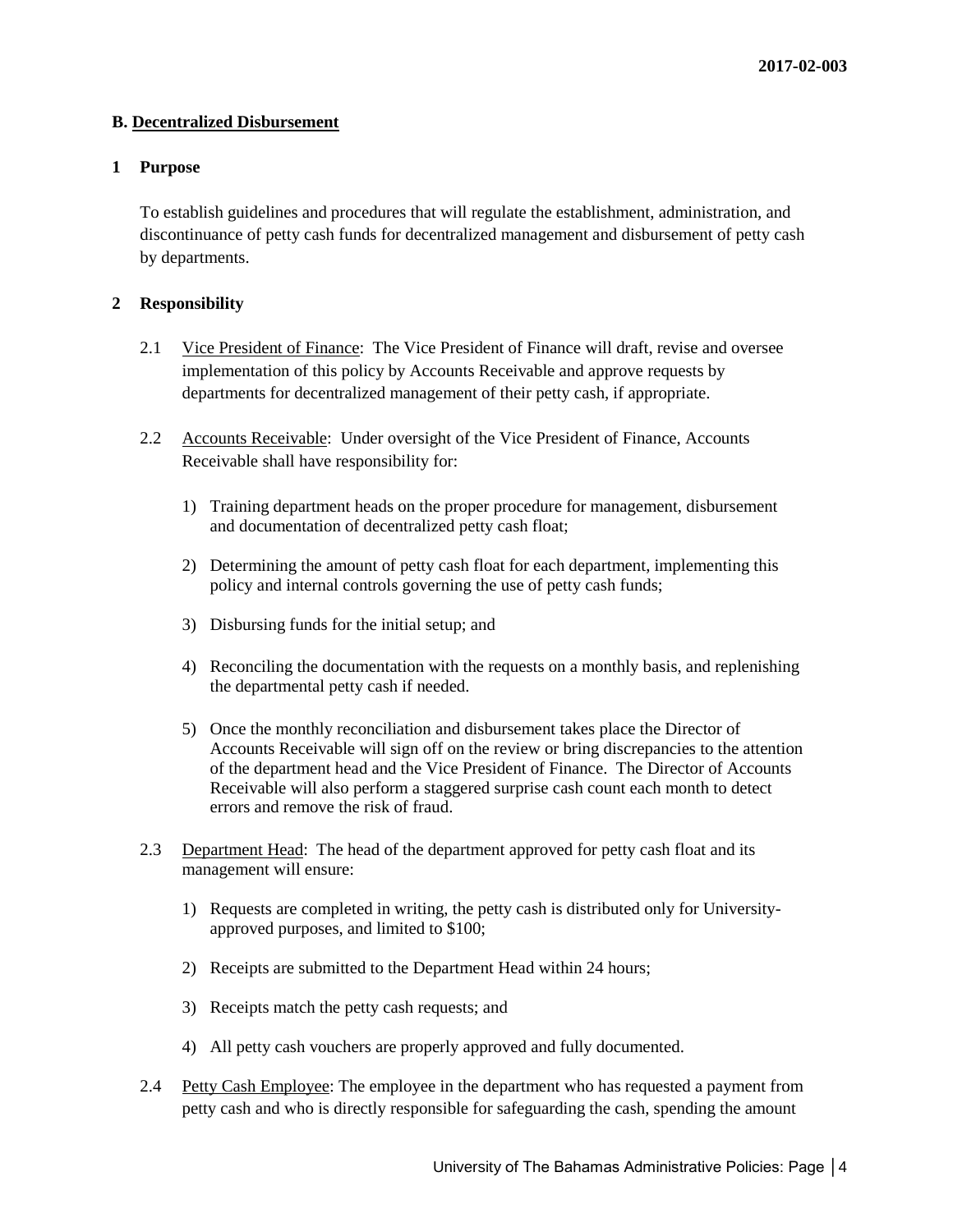received for the purpose requested, and returning the receipt and change to the Department Head with decentralized authority for petty cash.

## **3 Procedures**

- 3.1 Request forms for Petty Cash will be made available in the department.
- 3.2 The Petty Cash Employee completes the form and signs it, then gives it to the Department Head for approval.
- 3.3 The Department Head reviews the form, and, if requests are complete and congruent to the University's petty cash policy as defined herein, the petty cash is disbursed to the employee for the purpose requested.
- 3.4 The Petty Cash Employee takes the funds, spends them for the intended/approved purpose, receives the goods and an appropriate receipt, taking the goods back to the department and the receipt along with any change from the purchase back to the Department Head.
- 3.5 The difference between the purchase price and the request is then reconciled by the Department Head as change collected by the cashier or funds distributed to the Petty Cash Employee.
- 3.6 The Department Head reviews the document requests, receipt documentation and cash balances after each transaction to ensure all is complete and the balance agrees with the documentation.
- 3.7 Once a month, the Department Head submits a reconciliation to Accounts Receivable for review and to support a request for replenishment of the float.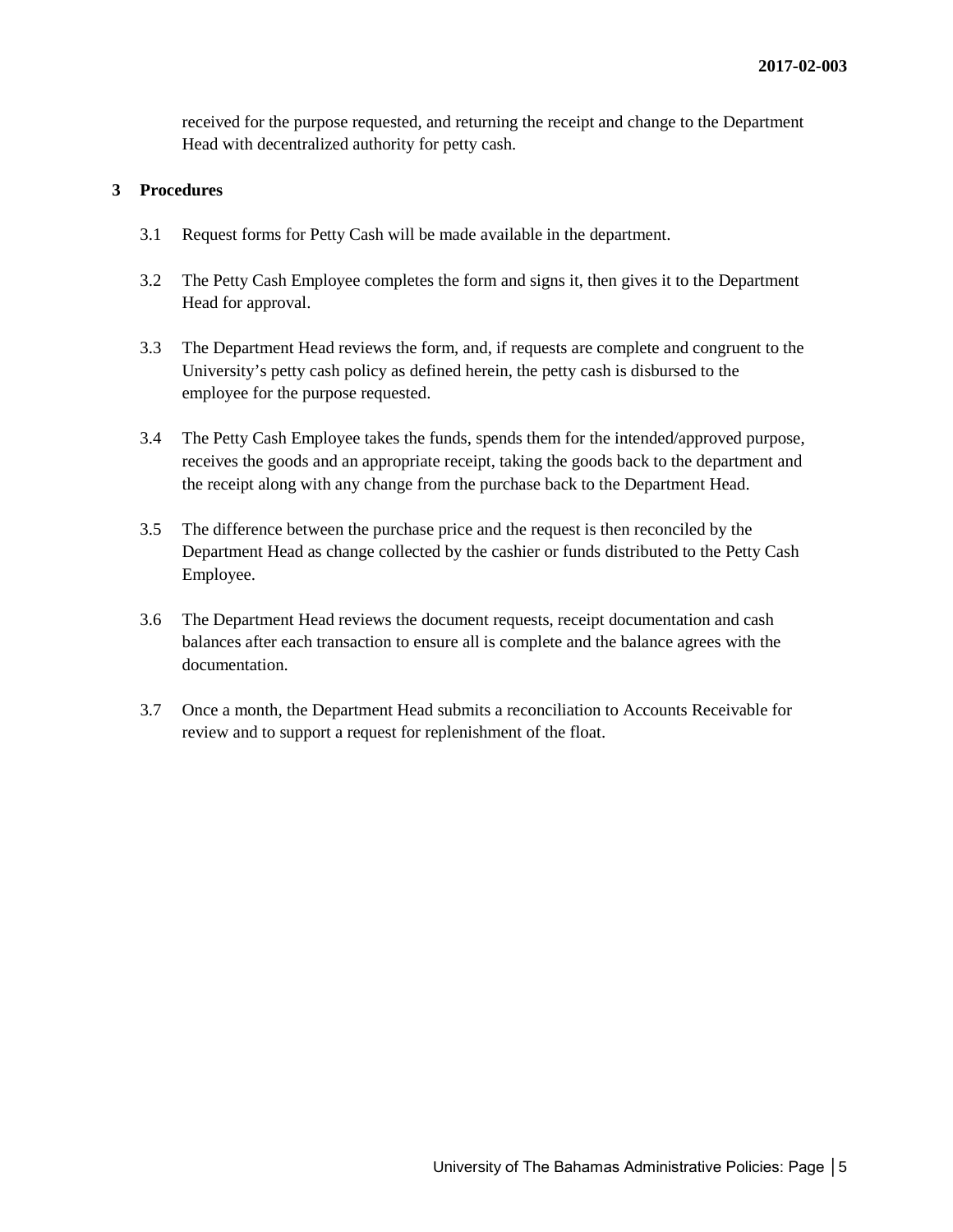#### **C. Prohibitions from use of Petty Cash**

#### **Petty cash funds may NOT be used for the following**:

- 1. Items/receipts in excess of \$100.00.
- 2. Cashing of personal checks or providing personal loans.
- 3. Purchases which are required to be reported in a specific manner such as, but not limited to, personnel services, travel expenses, payroll advances, and business meals.
- 4. Purchase of items which are prohibited under petty cash procedures, including:
	- 1) Advertising;
	- 2) Alcoholic beverages and tobacco;
	- 3) Accident- related automotive repairs;
	- 4) Clothing;
	- 5) Controlled substances;
	- 6) Donations;
	- 7) Hazardous materials;
	- 8) Leases and rentals;
	- 9) Mantenance agreements;
	- 10) Letterhead, business cards, and envelope;
	- 11) Personal items;
	- 12) Items intended to be used or consumed by University Employees for other than University use.
	- 13) Professional services;
	- 14) Renovations or remodeling (on campus);
	- 15) Seminars and memberships;
	- 16) Telephones and cell phones;
	- 17) Weapons and ammunition; and
	- 18) Hospitality expenses greater than \$9 per person, such as meals.